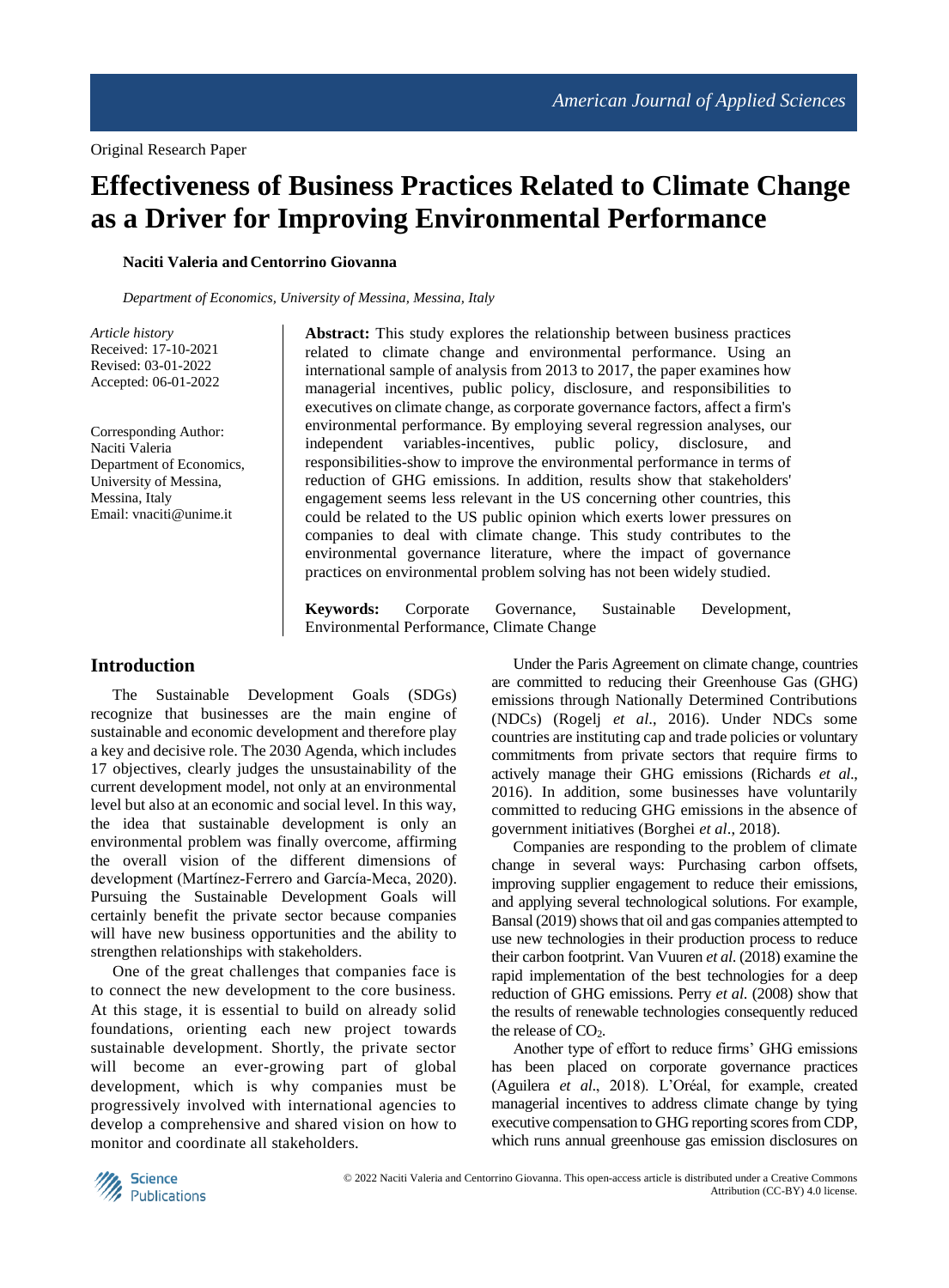behalf of institutional investors. Unilever considers motivating its business divisions by attaching financial and non-financial incentives to the agenda of reducing its carbon footprint. Nestlé ensures managerial sustainability and oversees the long-term succession planning of the Board by the Nomination and Sustainability Committee (NSC).

However, empirical evidence on the relationship between governance practices toward climate mitigation and a firm's environmental performance in terms of GHG emissions is lacking in the literature. Therefore, in this study, we are attempting to answer the following question:

RQ: Are the level of a firm's GHG emissions and the governance practices climate change-related? We examine the relation between corporate governance practices and environmental performance for a sample of 1,612 individual firms across 56 countries. We used both Scope 1 (direct emissions) and Scope 2 (indirect emissions) GHG emissions data from the Carbon Disclosure Project (CDP). We measure corporate governance practices using firms' voluntary responses to the CDP annual questionnaire.

The remainder of the paper proceeds as follows. The next section presents climate change and the private sector. The third section describes the relevant literature on corporate governance and environmental performance. The fourth section discusses the research design. The fifth section presents the empirical results. The last section presents the discussion and conclusion.

## **Theoretical Background**

## *Climate Change and Private Sector*

Business sustainability is based on the idea that companies must take responsibility for the environmental, social, and economic impacts generated by their activities, even at the expense of their stakeholders. The reason for the expansion of the company's responsibilities lies in recognizing the connection between long-term profitability and the socio-economic-environmental context in which it is located (Jadoon *et al*., 2021).

In 1997, the Greenhouse Gas Protocol (GHGP) was born. It was the result of an initiative by the World Resource Institute (WRI) and the World Business Council for Sustainable Development (WBCSD), which recognized the need for an international accounting standard for greenhouse gas emissions. The WRI and WBCSD believed this would be necessary to track the evolution of international policies on global climate change.

After almost four years, the first edition of the GHGP was published under the name, "Corporate Accounting and Reporting Standards". The GHGP aims to provide companies with a set of tools and methodologies that can be used to calculate their GHG. According to the reporting standards, the emissions must be reported and divided into three categories, called scopes.

Scope 1 emissions are direct emissions that come

from owned or controlled sources by the company. Scope 2 includes indirect emissions that come from the generation of purchased electricity. Scope 3 emissions are all indirect emissions (not included in scope 2) that subsume all other indirect emissions (such as transportation or extraction of purchased materials).

The increase in average global temperature has consequences on the world's ecosystem, leading to a progressive rise in sea levels, the retreat of glaciers and snow cover, and an increase in intensity and frequency of extreme weather (Lanfranchi *et al*., 2014). These issues not only affect the environment but also the economies and the health and mobility of the country's citizens.

If action is not taken, by the end of the century, global warming could exceed the 2°C thresholds set as a target by the international agreement reached in Paris, France in 2015 (COP 21) and referred to by the UN in the 2030 Agenda. The COP 21 commits European states to continue their efforts to limit the temperature increase to just 1.5°C, while still keeping it below 2<sup>o</sup>C globally. Europe has already achieved its goal of reducing greenhouse gas emissions by 2020, with industry and energy contributing the most.

The most important corporate sustainability initiative was conceived in 1999, when the then Secretary-General of the United Nations (UN), Kofi Annan, addressed the business community in Davos, Switzerland. There he proposed an initiative called the "Global Compact" for sustainability. This pact was launched the following year in New York, NY. The Global Compact was and still is a momentous step for the United Nations, as it not only recognizes the role of businesses as partners in a more sustainable and inclusive developmental environment but it directly activates the UN in this private sector engagement project. However, this poses two key questions: How can one distinguish between strategic and tactical choices? And, how can join the Global Compact as the result of an opportunistic choice based on exclusively reputational needs be avoided?

The main answers to these questions are closely linked to the Global Compact's mission. The first, internal, is related to the fact that sustainability must be strategically integrated into the business's core by its executives. The second, external and more demanding, concerns the commitment that the company must put to providing a significant contribution to global goals, defined internationally by the UN.

Currently, several countries are adopting the 17 Sustainable Development Goals defined in the 2030 Agenda. The Agenda, which addresses all countries to implement its SDGs, aims to unify nations in the pursuit of creating a more sustainable global environment, regardless of socioeconomic-political status. To achieve this, nations must work together with businesses to develop cleaner energy sources, universal access to clean water, improve infrastructure, and the development of a circular economy.

From here we can understand how businesses are called to create value: First, by proposing solutions for a smarter and cleaner economy, and secondly, by paying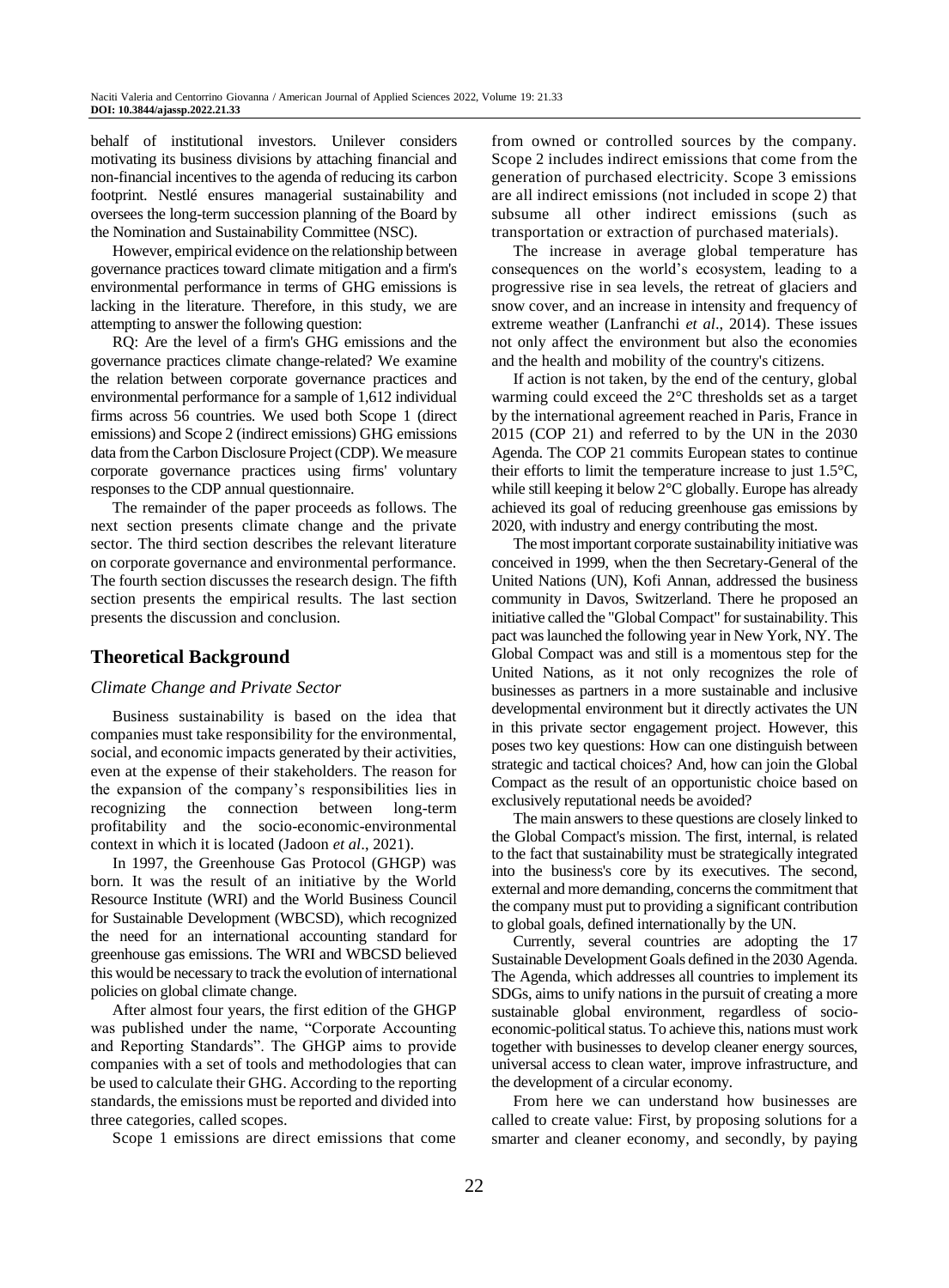particular attention to the quality of development.

Particularly, climate change is a key challenge in terms of sustainable development. The warming of the earth's atmosphere is causing changes in the global climate system that threatens all countries. From the survival of large sections of the population in under-developed countries to infrastructure and select economic sectors in developed regions. Furthermore, changes in precipitation and temperature cycles are also affecting ecosystems, such as Forests, farmland, mountain regions, oceans, as well as the people living there. Global carbon dioxide (CO2) increased by over 50% between 1990 and 2012.

Climate change is a global issue affecting all nations and the action of governments and their institutions alone will not be enough to provide a remedy. The private sector must play a primary role in combating climate change. Businesses must take responsibility for reducing emissions in a way that is both cost-effective and in line with their corporate mission and values.

Business benefits go far beyond reducing emissions, companies that can assess and understand the risks and opportunities related to the climate will be able to make better decisions over the long term, leading to new business opportunities (Trollman and Colwill, 2021). In addition to communicating the dangers of exposure to harmful emissions (carbon exposure), companies all over the world should predict the future and what risks they will face. In this context, entrepreneurs must carry out "stress tests" so that the losses related to climate change can be assessed, both in terms of production processes and policies introduced by the company to curb the emissions of GHG.

## **Hypotheses Development**

Climate change and firms' strategies for managing GHG emissions have been discussed in the context of corporate governance (Lee, 2012; Naciti *et al*., 2021). Kolk and Pinkse (2005) discuss business strategies as a choice between economic interest and a firm's responsibility to climate change. The authors identify three strategic options for climate change: Process improvement, product development, and new product/market combinations. Jeswani *et al*. (2008) identify the strategies adopted by firms in different sectors focusing on energy efficiency. Investigate sustainability disclosure tools of Australian firms concerning corporate governance practices. Their results show that low levels of disclosure of climate change-related corporate governance practices are associated, among other factors, with a lack of proactive stakeholder engagement. Sullivan and Gouldson (2017) examine the effect the external government pressures on corporate strategies and actions related to climate change. Their study shows that internal governance processes on climate change strategies are influenced by external government

23

pressures. However, firms will be willing to pursue climate change strategies only if financial benefits are expected to exceed related costs.

The effectiveness of these climate change strategies in achieving reductions in GHG emissions, however, has not been addressed by the literature.

Here we build hypotheses on the relationship between corporate governance practices and environmental performance based on the stakeholder-agency paradigm (Hill and Jones, 1992).

In the traditional paradigm of agents and principals, the stakeholders' interests can diverge from managers' strategies to allocate the firm's resources (Lee, 2012). Accordingly, the literature on corporate governance and environmental management suggests that stakeholders' interests and corporate governance's preferences may diverge because stakeholders show a greater interest in climate change than the interest shown by managers (Bansal, 2005; Sharma and Henriques, 2005; Cordova *et al*., 2021). Nevertheless, according to Hill and Jones (1992), managers have to propose strategic decisions and allocate resources to guarantee stakeholders' interests are addressed. In short, managers are understood as agents of stakeholders within an implicit contractual relationship and the corporate governance process is the main mechanism through which conflicting interests are solved (Hill and Jones, 1992). Following the stakeholderagency paradigm, corporate governance practices reduce the gap between the interests of agents and principals, increasing the willingness of managers to satisfy the environmental preferences of stakeholders. In this study, four specific practices for climate change and the reduction of GHG emissions were considered: (1) Instituting managerial incentives, (2) engaging in public policy on climate change, (3) disclosure of the organization's response to climate change and GHG emissions and (4) assigning climate change-related responsibilities to executives.

Incentives are the most diffused corporate governance practices to align the interests of stakeholders with those of the managers (Zajac and Westphal, 1994; Nakazato *et al*., 2011). Several studies have examined the role of managerial incentives on a firm's performance (Agarwal *et al*., 2009; Hall and Murphy, 2003; Coles and Li, 2018; Villena and Dhanorkar, 2020; Galletta *et al*., 2021). Banerjee and Homroy (2018) analyzed the effect of managerial incentives in alignment with the strategic objectives of managers and stakeholders and found that ownership structure affects the incentives optimizing strategies on a firm's performance. Castellaneta (2016) investigates the relationship between incentives and competitive advantage through capability building. The study shows how managerial incentives affect three different areas of firm capabilities, which are the main drivers of competitive advantage. Moreover, Cao *et al*. (2019) show how managerial incentives are related to compensation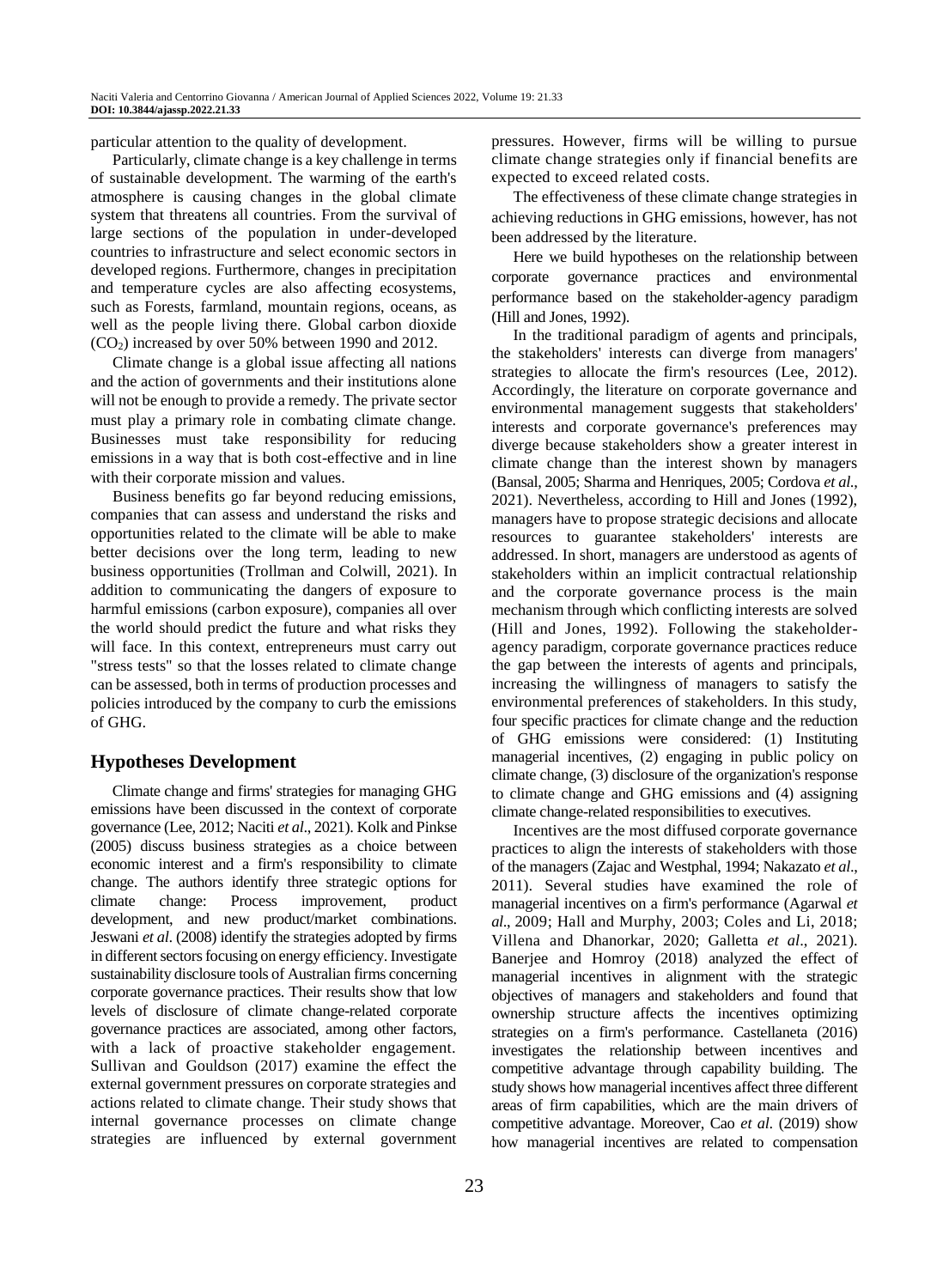policy and firm performance. In particular, the study finds that promotion in a career exhibits a strong positive relationship with firm performance.

In the context of climate change, we hypothesize that these effects of managerial incentives improve the propensity of managers in making decisions on environmental issues. On the one hand, an improvement in environmental performance is often associated with improved financial performance (Chen *et al*., 2006; Gök and Peker, 2017). On the other, managerial incentives also increase the ability of stakeholders to exert pressure on managers regarding environmental issues. Therefore, we hypothesize that:

H1: The presence of managerial incentives for climate change is positively related to a firm's environmental performance

Public policy is an important driver to align managerial and stakeholder interests (Hill and Jones, 1992; Osemeke and Adegbite, 2016, Čábelková *et al*., 2021). While new climate change policies, such as carbon tax or emissions cap, may negatively affect the company's financial performance (Fankhauser *et al*., 2016), they create a responsibility for managers to comply with the new policy, which enables stakeholders to assert their interests (Hillman and Hitt, 1999). For example, the Sarbanes-Oxley Act of the U.S., also known as Public Company Accounting Reform and Investor Protection 2002, has made managers' responsibilities grow exponentially, including environmental responsibility. In this case, exposure to new policies that are aligned with stakeholders' interests allows managers to act on behalf of the stakeholders to reduce the risk associated with their responsibility (Lankoski, 2006). Therefore, we hypothesize that:

H2: Exposure to public policies on climate change is positively related to a firm's environmental performance

According to Ullmann (1985), stakeholder power is an important consideration in the firm's operation, such that stakeholders can influence business objectives. Active engagement of stakeholders represents an important corporate governance mechanism (Graziano and Luporini, 2003), which is being used to influence corporate governance in the social, and environmental areas (Solomon and Solomon, 2006; Gonzalez‐Urango and García‐Melón, 2018). The process of stakeholder involvement concerns specifically the communication and iterations between the company and the stakeholders (Pulejo *et al*., 2017; Calveras and Ganuza, 2018). The involvement of investors, in particular, has substantial effects on corporate governance practices and corporate reputation (Foster and Jonker, 2005). The involvement of stakeholders brings immediate advantages in terms of image, improving the reputation of the company with undisputed commercial and relationship benefits. In the context of climate change, managers can modify the firm's strategic direction under the pressure of some specific stakeholder groups, who can press on their environmental interests to influence the firm's behavior. Therefore, we hypothesize that:

H3: The presence of initiatives that engage climate change-related stakeholders is positively related to a firm's environmental performance

The board of directors has the legitimacy to exert pressure on managers in monitoring stakeholders' interests (Fama and Jensen, 1983; Jensen and Meckling, 1976). Independent directors, for example, should act to protect shareholders' interests as well as the other stakeholders' preferences. Several studies have shown that certain compositions of a board of directors can influence a firm environmental and social performance (Arena *et al.*, 2015; Jizi, 2017; Cucari *et al.*, 2018; Pucheta‐Martínez and Chiva‐Ortells, 2018; Naciti. 2019). Post *et al*. (2015) show that a board of directors with a higher presence of independent directors has a higher regard for environmental issues.

Moreover, Kassinis and Vafeas (2002) argue that some directors, who do not directly represent a specific stakeholder, will probably defend the interest of environmental stakeholders. If the responsibility for the climate change issue is entrusted to the board of directors, the degree of pressure that stakeholders exert on managers may grow in the presence of directors who represent the interests of stakeholders. Therefore, we hypothesize that:

H4: The presence of responsibility for climate change entrusted to the board of directors is positively related to the firm's environmental performance.

# **Research Design**

## *Sample and Data*

Following prior research (Stanny, 2013; Kim, 2015; Matisoff *et al*., 2013, Blanco *et al*., 2020), we use Carbon Disclosure Project (CDP) dataset from the years 2013- 2017, which contains 8,060 unique firm-year observations from 1,612 individual firms across 56 countries. CDP is a private, not-for-profit organization launched in 2000; it runs a system that offers companies and countries the possibility of measuring, detecting, managing, and sharing information on their greenhouse gas emissions at a global level to improve their carbon footprint. Companies that want to be classified in the CDP must respond to a questionnaire that detects the actions taken, objectives, and strategies in the field of climate change management. Furthermore, answering the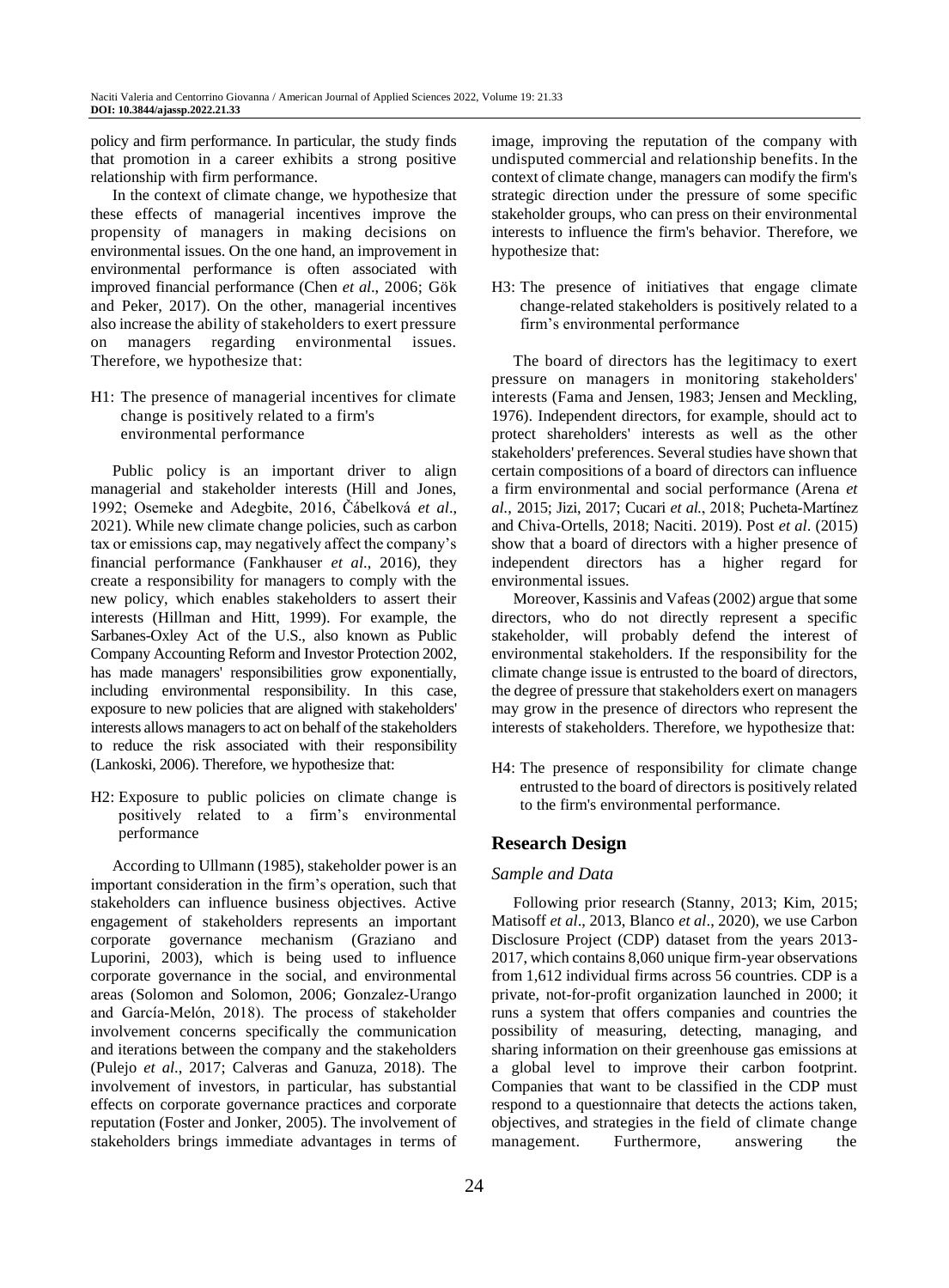questionnaire and obtaining a good score brings companies great visibility on a global level, thus stimulating the interest of the increasing number of institutional investors who include ESG (Environmental, Social, and Governance) issues in their investment choices. Since 2003, CDP has annually distributed questionnaires to the largest listed firms around the world, such as listed firms of the S and P 500 index and Global 500 index (Kolk *et al*., 2008). The questionnaire is organized into categories such as governance, strategy, risk management, and emissions performance and it consists of a series of questions to which a firm responds by selecting a discrete choice from a drop-down menu or providing numerical data and text in detail about its policy or strategy.

From the questionnaires, we have extracted information regarding the quantity of GHG emissions produced (Scope 1 and Scope 2) and the corporate governance practices implemented. We complemented these data with financial data from the same period extracted from Compustat. The collected information has allowed us to build a panel dataset.

#### *Variables and Model*

Table 1 describes the dependent, independent, and control variables.

## *Dependent Variable*

Environmental performance is the independent variable. For each reporting year, companies responding to CDP questionnaires provided information on gross global Scope 1 and 2 (combined and non-combined) emissions, measured in metric tons of CO<sup>2</sup> per unit currency of total revenues. It was not possible to include Scope 3 due to the paucity of data. In line with previous studies (Wang *et al*., 2014; Marcotullio *et al*., 2013), the logarithmic form of the total Scope 1 and 2 GHG emissions was utilized.

## *Independent Variables*

To test the hypotheses, following prior studies four questions from the CDP questionnaire were selected (see appendix):

- Incentives is a dummy variable that is equal to 1 if the firm provides incentives for the management to address climate change and GHG emissions and 0 otherwise
- Public Policy is a dummy variable that takes the value of 1 if the firm engages in activities that could influence public policy on climate change and 0 otherwise. This variable represents a proxy of the influence that climate-related policies have on firms, under the assumption that firms engage in climate-related activities to influence public policies if they are affected by existing policies or

expect to be affected by future policies

- Disclosure is a dummy variable that takes the value of 1 if the firm publishes information about the organization's response to climate change other than in CDP response and 0 otherwise. This variable represents a proxy of stakeholders' engagement, which is stimulated by the firm's effort to communicate and disclose information about the firm's actions to address climate change
- Responsibility is a dummy variable that takes the value of 1 if the highest level of direct responsibility is entrusted to the board of directors or the senior manager and the value of 0 if there are no individual board members or committees with overall responsibility for climate change

#### *Control Variables*

This study controls for several variables affecting the company's GHG emissions.

Consistent with previous studies (Brammer and Pavelin, 2008; Stanny and Ely, 2008; Clarkson *et al*., 2008), controls were placed on Size, Leverage, and Price-to-Book. Size has been measured by taking the natural log of total assets; Leverage is calculated by the Debt-to-equity ratio and Price-to-Book is estimated as market value divided by the book value of equity. Following the study, the control for the industry was introduced by creating a High-carbon dummy variable that takes the value of one, if a firm belongs to a high-carbonimpact industrial sector (automobiles and components, chemicals, forest products, gas, and electrical utilities, oil and gas, mining, pipelines, precious metals, steel, and transportation) and zero otherwise. Moreover, we account for organization fixed effects and control for time dummy variables.

#### *Model*

The model examines the effects of corporate governance practices addressing climate change by focusing on GHG emissions. To examine such effects, several variations of cross-sectional time-series data are used. The following multivariate analysis model is used:

$$
Y = \alpha + \sum_{i} \beta_{i} CG \operatorname{Pr} \operatorname{active}_{i} + \sum_{k} \gamma_{k} \operatorname{Control}_{k} + \varepsilon \ (1)
$$

where:

|                                                         |                | = Natural logarithm of firm's GHG |  |  |
|---------------------------------------------------------|----------------|-----------------------------------|--|--|
|                                                         | emissions      |                                   |  |  |
| A                                                       | $=$ intercept  |                                   |  |  |
| $\beta_i, \gamma_k$                                     |                | $=$ Coefficients to be estimated  |  |  |
| $CG\_Practices = Set of corporate governance practices$ |                |                                   |  |  |
| Controls                                                |                | $=$ Set of firm-level controls    |  |  |
| ε.                                                      | $=$ Error term |                                   |  |  |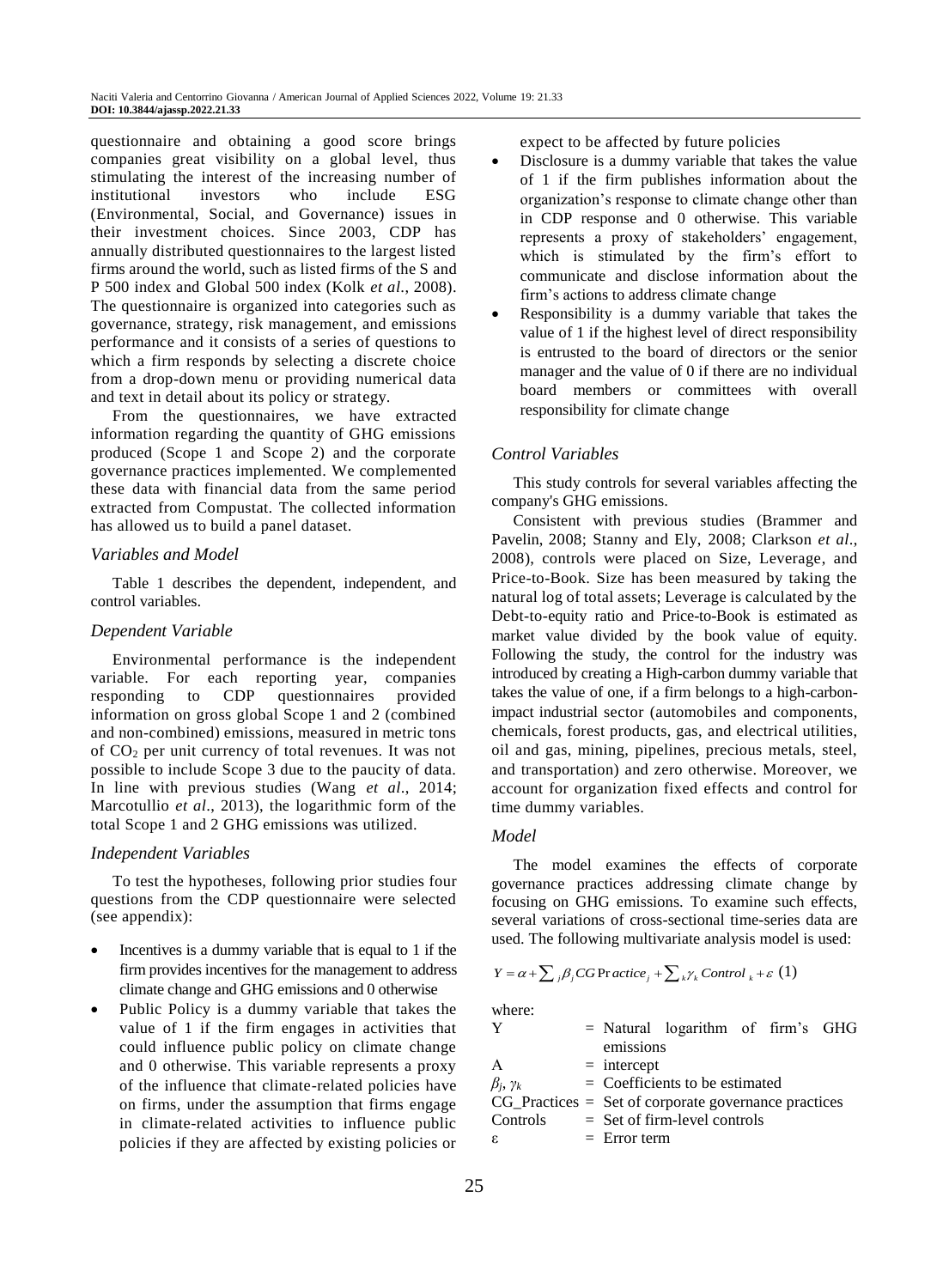Naciti Valeria and Centorrino Giovanna / American Journal of Applied Sciences 2022, Volume 19: 21.33 **DOI: 10.3844/ajassp.2022.21.33**

| Variable          | Description                                              | Source             |
|-------------------|----------------------------------------------------------|--------------------|
| Envperf           | Calculated as the logarithm of total emissions           | CDP questionnaires |
| Incentives        | Dummy variable that is equal to 1                        | CDP questionnaire  |
|                   | if the firm provides an incentive for the management     |                    |
| Public POLICY     | Dummy variable that is equal to 1 if the firm engages in | CDP questionnaires |
|                   | activities that could influence public policy            |                    |
| <b>Disclosure</b> | Dummy variable that is equal to 1 if the firm            | CDP questionnaires |
|                   | publishes information about the organization's           |                    |
|                   | response to climate other than in CDP response?          |                    |
| Responsibility    | Dummy variable that is equal to 1 if the                 |                    |
|                   | the highest level of direct responsibility               |                    |
|                   | is entrusted to the board or senior manager              | CDP questionnaires |
| Size              | Natural log of total assets                              | <b>COMPUSTAT</b>   |
| Leverage          | Debt-to-equity ratio.                                    | <b>COMPUSTAT</b>   |
| Price-to-book     | Price to book value of equity.                           | <b>COMPUSTAT</b>   |
| High-carbon       | Dummy variable that is equal to 1 if the firm belongs    |                    |
|                   | to a high carbon impact industrial sector                | CDP questionnaires |

#### **Table 1:** Variables description

## **Results**

## *Descriptive Statistics*

Table 2 presents several companies, emissions, and firm sizes with industry breakdowns. The sample comprises 1,612 firms across 11 industries. Among them, the sector Industrials with 339 companies represents 21% of the sample, followed by Materials with 12%, which also has the highest level of emissions. Banks and Financials industries represent 18% of the total sample, with lower emissions on average as compared to other industries.

#### *Multivariate Analysis*

The relationship between corporate governance practices and GHG emissions was estimated by Eq (1). Table 3 reports the outcomes of the multivariate regression for the pooled sample in the span period 2011-2015. Model 1 shows the basic regression, where year-fixed effects are not considered. We can see that Incentives, Responsibility, and Disclosure are negative and statistically significant at the 5% level, suggesting that firms that apply these types of practices produce lower GHG emissions. The variable Public Policy is statically insignificant. When year effects were included in Model 2, the variables Incentives, Responsibility, and Disclosure remain negative and statistically significant at the 5% level.

Furthermore, Models 3 and 4 show regression results by separating firms into US and non-US, respectively. Results show that in US firms only Incentives and Responsibility are significantly and negatively associated with GHG emissions at the 5% level. While looking at non-US firms, Incentives, Responsibility, and Disclosure continue to be negative and statistically significant at the 5% level. Moreover, unlike Models 1-3, Public Policy comes out to be negative and statistically significant at the 10% level. These findings provide weak support for Hypothesis 3, suggesting that engaging in activities to influence public policies on climate change is associated with lower GHG emissions in some countries, but not in others, depending on the sensitivity of the country's political system to respond to pressures from interest groups.

This table reports regression results of environmental performance on variables representing corporate governance practices and all others are control variables. The sample consists of 8,060 firm-year observations from 56 countries over the period 2011-2015. Environmental performance is the dependent variable, estimated as the logarithm of total GHG emissions. Standard errors are clustered at the individual level in parentheses. \*\*\*p<0.01. \*\*p<0.05. \*p<0.1. To ensure the robustness of the results, several sensitivity tests were performed (Table 4). The basic equation was rerun by using quantile regression to better control for the presence of outliers (Model 1 Table 4) and a panel fixed effects regression to control for the unobserved fixed effects that are associated with each firm (Model 2 Table 4). Namely, when the unobserved effect is correlated with the independent variable, pooled OLS produces estimators that are biased and inconsistent. In corporate governance studies, De Andres and Vellelado (2008) suggest using either the first differences or the fixed effects (within) estimators. Using either the quantile regression or fixed effects regressions does not affect the results.

Another problem inherent to the empirical analysis is the endogeneity issue. Endogeneity refers to situations in which an explanatory variable is correlated with the error term. This can arise from three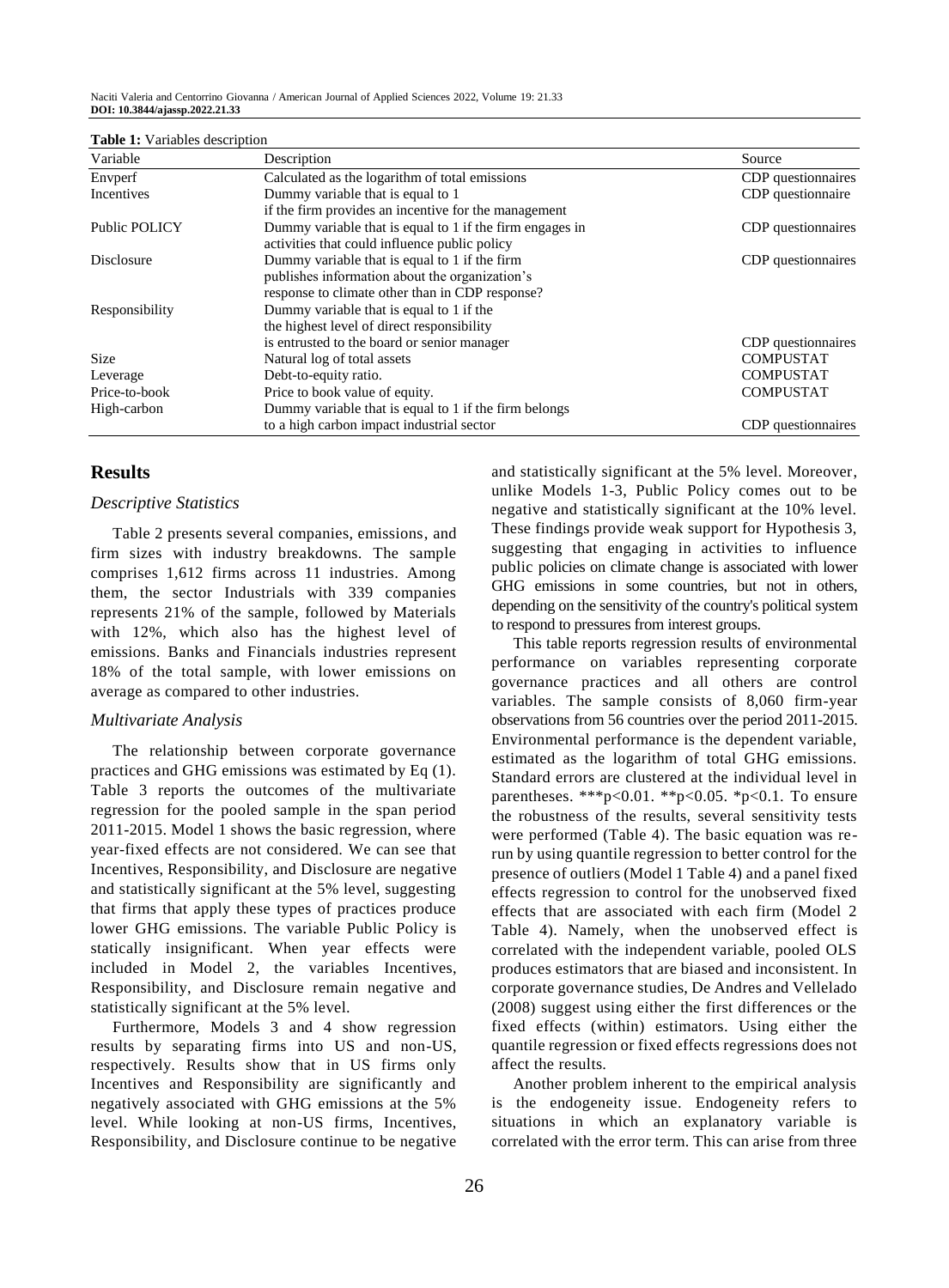common causes: Reverse causality, omitted variables, and measurement errors. Reverse causality means two variables are jointly determined. For example, if we have two variables X and Y and they are jointly determined, then it means X causes Y and Y causes X (Baltagi, 2008). To check whether the regression suffers from reverse causality, the best solution is to reestimate the model using lagged independent variables. If the sign of the independent variables changes and is significant, this means that the regression suffers from reverse causality; if there are no changes in the sign of the independent variables, then we can rule out reverse causality.

In line with previous studies (Busch *et al*., 2012; Lewandowski, 2017; Delmas *et al*., 2015; Trumpp and

**Table 2:** Industry descriptive data

Guenther, 2017), the independent variables were lagged by one year to address the presence of endogeneity (Model 3 Table 4). When we estimate the regression with lags t-1 of independent variables as instruments, the core results remain qualitatively unaffected.

This table reports regression results of environmental performance on variables representing corporate governance practices and all others are control variables. The sample consists of 8,060 firm-year observations from 56 countries over the period 2011-2015. Environmental performance is the dependent variable, estimated as the logarithm of total GHG emissions. Standard errors are clustered at the individual level in parentheses. \*\*\*p<0.01. \*\*p<0.05. \*p<0.1.

| Industry                          | No. of companies | Size  | Log GHG emissions |
|-----------------------------------|------------------|-------|-------------------|
| <b>Banks</b>                      | 114              | 12.46 | 4.65              |
| <b>Consumer Discretionary</b>     | 188              | 11.65 | 5.40              |
| <b>Consumer Staples</b>           | 110              | 14.38 | 6.18              |
| Energy                            | 97               | 11.43 | 6.46              |
| Financials                        | 182              | 15.12 | 4.72              |
| <b>Health Care</b>                | 96               | 15.68 | 5.79              |
| Industrials                       | 339              | 10.67 | 6.11              |
| <b>Information Technology</b>     | 141              | 12.55 | 5.66              |
| Materials                         | 192              | 14.72 | 6.73              |
| <b>Telecommunication Services</b> | 51               | 10.46 | 4.77              |
| Utilities                         | 102              | 10.27 | 5.71              |
| Sample                            | 1,612            | 12.67 | 5.65              |

**Table 3:** Corporate governance practices and GHG emissions

| Model             |            | 2          | 3          | 4          |
|-------------------|------------|------------|------------|------------|
| Incentives        | $-0.768**$ | $-0.813**$ | $-0.437**$ | $-0.673**$ |
|                   | (0.145)    | (0.094)    | (0.072)    | (0.089)    |
| Public policy     | $-0.076$   | $-0.050$   | $-0.092$   | $-0.166*$  |
|                   | (0.003)    | (0.002)    | (0.001)    | (0.002)    |
| Disclosure        | $-0.437**$ | $-0.672**$ | $-0.361$   | $-0.382**$ |
|                   | (0.041)    | (0.037)    | (0.027)    | (0.040)    |
| Responsibility    | $-0.326**$ | $-0.546**$ | $-0.316**$ | $-0.268**$ |
|                   | (0.016)    | (0.021)    | (0.013)    | (0.015)    |
| Size              | 2.561      | $2.536*$   | $2.167*$   | $2.376*$   |
|                   | (0.172)    | (0.164)    | (0.128)    | (0.164)    |
| Leverage          | 0.146      | $0.184**$  | $0.201**$  | $0.143*$   |
|                   | (0.010)    | (0.034)    | (0.018)    | (0.024)    |
| Price-to-book     | 1.076      | 1.074      | 1.041      | 1.069*     |
|                   | (0.181)    | (0.172)    | (0.134)    | (0.183)    |
| High-carbon       | $0.076**$  | $0.135**$  | $0.137**$  | $0.214**$  |
|                   | (0.011)    | (0.018)    | (0.012)    | (0.016)    |
| Constant          | $0.161***$ | $0.134***$ | $0.163***$ | $0.142***$ |
|                   | (0.042)    | (0.036)    | (0.037)    | (0.055)    |
| Year fixed effect | No         | Yes        | Yes        | Yes        |
| Adj. $R2$         | 0.424      | 0.432      | 0.322      | 0.394      |
| N. obs            | 8,060      | 8,060      | 1,980      | 6,080      |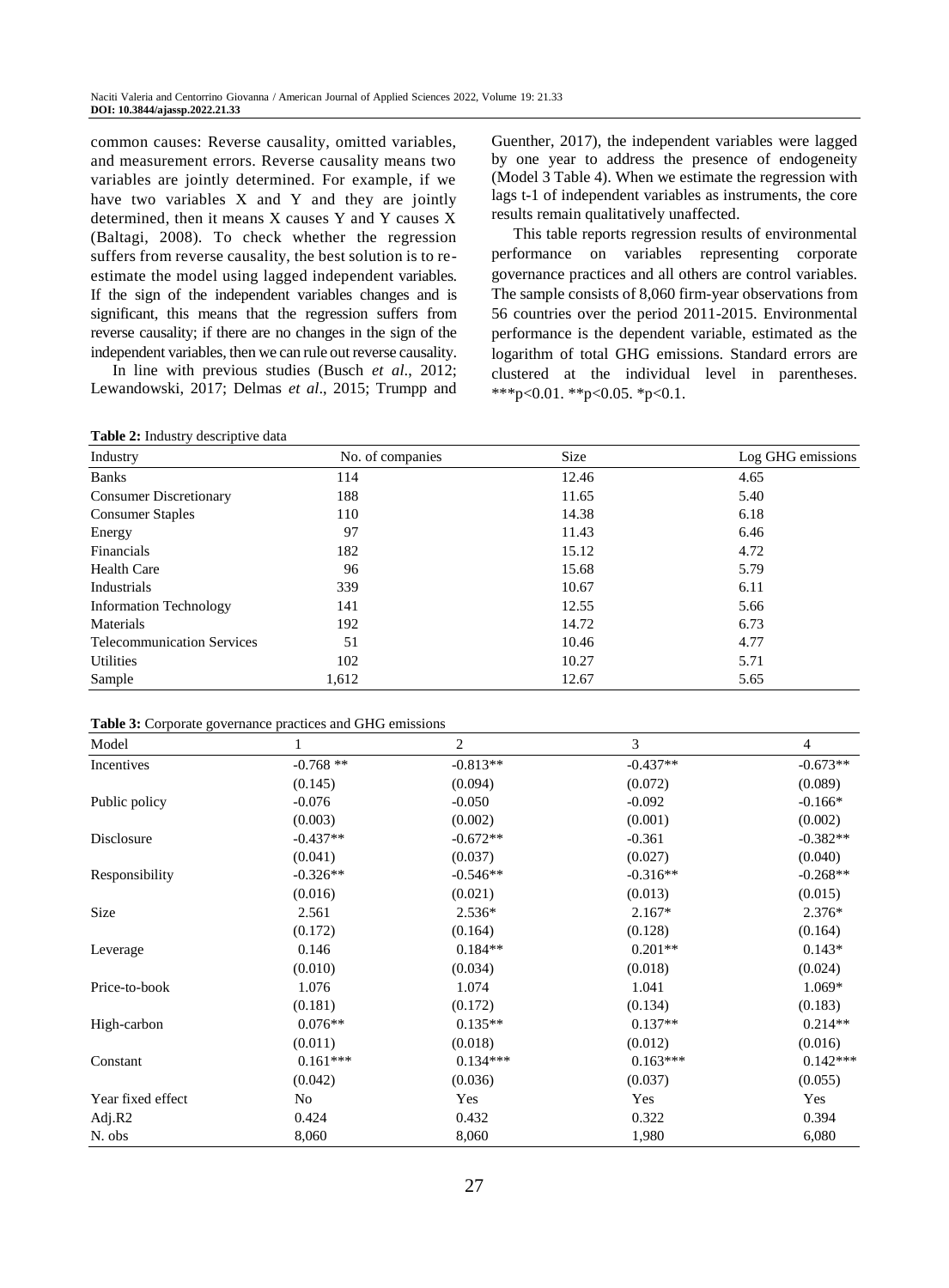**Table 4:** Robustness check

| Model             | 1           | $\overline{c}$ | 3          |
|-------------------|-------------|----------------|------------|
| Incentives        | $-0.347***$ | $-0.484**$     |            |
|                   | (0.006)     | (0.034)        |            |
| L. Incentives     |             |                | $-0.322**$ |
|                   |             |                | (0.156)    |
| Public policy     | $-0.349$    | $-0.088$       |            |
|                   | (0.011)     | (0.174)        |            |
| L. public policy  |             |                | $-0.139$   |
|                   |             |                | (0.192)    |
| Disclosure        | $-0.347*$   | $-0.523**$     |            |
|                   | (0.012)     | (0.239)        |            |
| L. disclosure     |             |                | $-0.111*$  |
|                   |             |                | (0.135)    |
| Responsibility    | $-0.463***$ | $-0.375**$     |            |
|                   | (0.005)     | (0.155)        |            |
| L. responsibility |             |                | $-0.234**$ |
|                   |             |                | (0.125)    |
| Size              | 3.648       | $2.636*$       | 2.492      |
|                   | (0.001)     | (0.034)        | (0.051)    |
| Leverage          | $0.137**$   | $0.364*$       | $0.137*$   |
|                   | (0.063)     | (0.031)        | (0.074)    |
| Price-to-book     | $1.149**$   | 1.124          | $1.346*$   |
|                   | (0.042)     | (0.137)        | (0.137)    |
| High-carbon       | $0.522***$  | $0.471*$       | $0.267*$   |
|                   | (0.006)     | (0.012)        | (0.023)    |
| Constant          | $0.234***$  | $0.326***$     | $0.367***$ |
|                   | (0.016)     | (0.037)        | (0.022)    |
| Fixed effect      | Yes         | N <sub>o</sub> | Yes        |
| R <sub>2</sub>    | 0.367       | 0.436          | 0.367      |
| N. OBS            | 8,060       | 8,060          | 6,448      |

## **Conclusion**

In this study, we analyzed the relationship between corporate governance practices and climate change using a multivariate analysis applied to the 2011-2015 GHG emissions dataset from 1,612 firms across 56 countries in 11 industries. Overall, the analyses provide meaningful results. First, we find that firms that provide incentives to their management to address climaterelated issues are negatively related to the amount of firms' GHG emissions. This result is in line with Jensen and Meckling (1976) and Kock *et al*. (2012) who showed a positive relationship between managerial incentives and a firm's environmental performance.

Secondly, we find that the companies that involve stakeholders in the formulation of their policies or corporate strategies are negatively related to GHG emissions. This negative relationship is in line with the study by Foster and Jonker (2005), which showed that sustainability is a business management model that, through stakeholder engagement, improves firm performance by maximizing reputation and value. Moreover, the results show that firms in which the highest level of direct responsibility is entrusted to the board or senior manager are negatively related to GHG emissions. This finding is in line with Fama and Jensen (1983), who argued that the board acts in favor of protecting and managing stakeholders' interests.

Overall, research outcomes suggest that a firm's governance practices on climate change and the amount of GHG emissions or the GHG emissions intensity are closely related.

A further analysis was conducted by dividing the full sample into US and non-US firms. When we estimate the regression only with US firms the coefficients for Incentives and Responsibility remain negative and statistically significant, but the independent variable Disclosure is not significant. By contrast, when we estimate the regression considering only non-US firms, all the independent variables are negative and statistically significant. Since Disclosure measures whether a company informs its stakeholders about activities performed in response to climate change, the results suggest that the relevance of stakeholders' engagement is country-specific. In particular, stakeholders' engagement seems less relevant in the US concerning other countries (Table 3 model 3), either because the overall information system is more developed in the US (and thus individual companies' communication activity is less relevant), or because the US public opinion exerts lower pressures on companies to deal with climate change.

The study contributes to the literature on corporate governance and climate change in several ways. First, the study offers evidence that firms' GHG emissions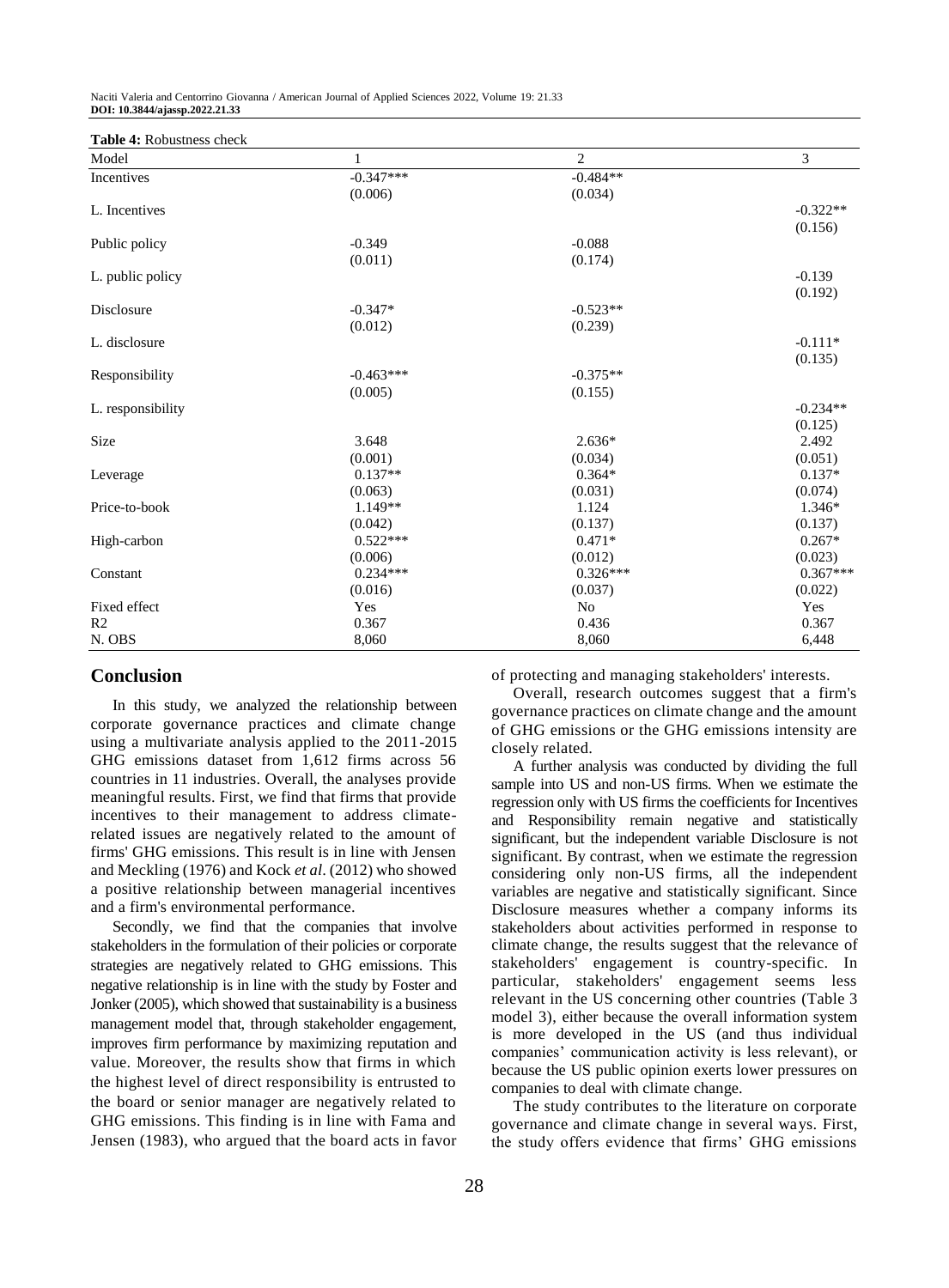and governance practices are related. Previous studies (Hussain *et al*., 2018; Bassen and Kovacs, 2020; Kassinis and Vafeas, 2002; Centorrino and Naciti, 2019) were focusing on the relationship between corporate governance and general sustainability performance, but, to the best knowledge, the relationship between firms' GHG emissions and governance practices has not been addressed.

Second, by taking a stakeholder-agency theory perspective proposed by Hill and Jones (1992), the paper confirms the existence of a direct link between stakeholders and corporate governance. The threat of damaging activism that can be brought on by stakeholders influences the decision-maker's environmental strategies, which in turn are influenced by corporate governance practices. Overall, the study contributes to stakeholder-agency literature by exploring how corporate governance practices mitigate conflicts between stakeholders and managers concerning environmental issues.

Third, we found a difference between US and non-US firms. One potential reason for this finding is that the political system and the authority of government can influence the decisions of managers (Galbreath, 2010; Ammons and Roenigk, 2020). For Example, European governments have been more involved in sustainable activity addressed to climate change (Aguilera *et al*., 2018). Also, the US shareholder model of corporate governance tends to place profit maximization as the main business goal rather than a commitment to social activities such as climate change. Moreover, according to the institutional theory, organizational practices become spread and homogenized due to three forces, namely coercive, mimetic and normative. By examining the presence of these three forces it is possible to explain convergence in organizational practices and behavior.

Furthermore, the study contributes to the environmental governance literature (Kassinis and Vefeas, 2002; Kock *et al*., 2012), where the impact of governance practices on environmental problem solving has not been widely studied. The results show that instituting certain corporate governance mechanisms can address the climate change problem.

However, these results should be interpreted in the context of their limitations. First, the sample includes only large firms, since it is limited to CDP respondents. As most academic climate change databases that offer information mainly for listed companies, in CDP small and medium-sized enterprises are limited since they show a series of difficulties in implementing strategies on climate change. Furthermore, CDP respondents voluntarily respond to the survey, so the sample could suffer from selfselection bias (Luo and Tang, 2016). However, future research could investigate both CDP respondents and companies that do not follow a CDP approach.

Sec we did not consider the possibility that other variables could intervene in the associations between corporate governance practices and GHG emissions. It is possible, for example, that other corporate governance dimensions influence the causal links among the model variables.

Moreover, the sample includes companies from 56 countries that differ in their government policies and initiatives addressed to climate change. However, future studies could take into account the effect of institutional environments and differences based on different cultural aspects.

# **Acknowledgment**

We thank the editor and the reviewer for the constructive comments, which helped us to improve the manuscript.

# **Author's Contributions**

This study is the result of a joint effort of all the authors who contributed to the following parts of the manuscript.

**Valeria Naciti:** Theoretical Background; Research Design and Results.

**Giovanna Centorrino:** Introduction and Conclusion

# **Ethics**

This article is original and to the best knowledge of the author has not been published before. The authors declared that there are no ethical issues that may arise after the publication of this manuscript.

## **References**

- Agarwal, S., Driscoll, J. C., Gabaix, X., & Laibson, D. (2009). The age of reason: financial decisions over the life cycle and implications for regulation. Brookings Papers on Economic Activity, 2009(2), 51-117. https://muse.jhu.edu/article/372531/summary
- Aguilera, R. V., Judge, W. Q., & Terjesen, S. A. (2018). Corporate governance deviance. Academy of Management Review, 43(1), 87-109. doi.org/10.5465/amr.2014.0394
- Ammons, D. N., & Roenigk, D. J. (2020). Exploring devolved decision authority in performance management regimes: The relevance of perceived and actual decision authority as elements of performance management success. Public Performance and Management Review, 43(1), 28-52. doi.org/10.1080/15309576.2019.1657918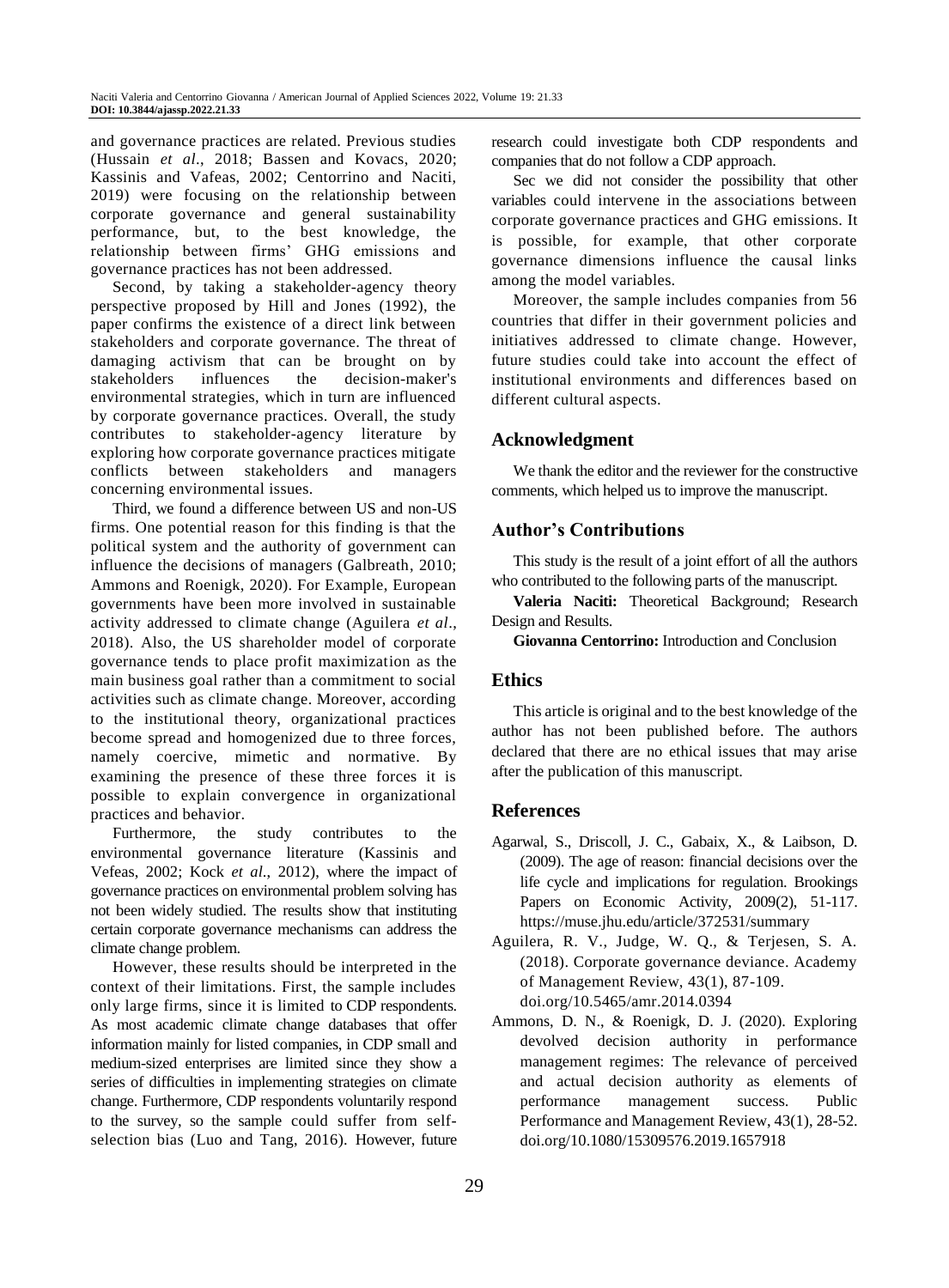- Arena, C., Bozzolan, S., & Michelon, G. (2015). Environmental reporting: Transparency to stakeholders or stakeholder manipulation? An analysis of disclosure tone and the role of the board of directors. Corporate Social Responsibility and Environmental Management, 22(6), 346-361. doi.org/10.1002/csr.1350
- Baltagi, B. H. (2008). Econometric analysis of panel data (Vol. 4). Chichester: John Wiley & sons. https://link.springer.com/book/10.1007%2F978-3- 030-53953-5
- Banerjee, S., & Homroy, S. (2018). Managerial incentives and strategic choices of firms with different ownership structures. Journal of Corporate Finance, 48, 314-330. doi.org/10.1016/j.jcorpfin.2017.10.001
- Bansal, N., Srivastava, V. K., & Kheraluwala, J. (2019). Rooftop solar power generation: An opportunity to reduce greenhouse gas emissions. In Greenhouse Gas Emissions (pp. 141-160). Springer, Singapore. https://link.springer.com/chapter/10.1007/978-981- 13-3272-2\_10
- Bansal, R. C., & Goyal, M. (2005). Activated carbon adsorption. CRC press. doi.org/10.1201/9781420028812
- Bassen, A., & Kovács, A. M. (2020). Environmental, social, and governance key performance indicators from a capital market perspective. In Wirtschafts-und Unternehmensethik (pp. 809-820). Springer VS, Wiesbaden. doi.org/ 10.1007/978-3-658-16205-4\_66
- Blanco, C. C., Caro, F., & Corbett, C. J. (2020). Do carbon abatement opportunities become less profitable over time? A global firm-level perspective using CDP data. Energy Policy, 138, 111252. doi.org/10.1016/j.enpol.2020.111252
- Borghei, Z., Leung, P., & Guthrie, J. (2018). Does voluntary greenhouse gas emissions disclosure reduce information asymmetry? Australian evidence. Afro-Asian Journal of Finance and Accounting, 8(2), 123-147. https://www.inderscienceonline.com/doi/abs/10.150 4/AAJFA.2018.091055
- Brammer, S., & Pavelin, S. (2008). Factors influencing the quality of corporate environmental disclosure. Business strategy and the environment, 17(2), 120-136. doi.org/10.1002/bse.506
- Busch, T., Lehmann, N., & Hoffmann, V. H. (2012). Corporate social responsibility, negative externalities, and financial risk: The case of climate change (No. 12-102/IV/DSF40). Tinbergen Institute Discussion Paper. https://www.econstor.eu/handle/10419/87499

Čábelková, I., Smutka, L., & Strielkowski, W. (2021).

Public support for sustainable development and environmental policy: A case of the Czech Republic. Sustainable Development. doi.org/10.1002/sd.2232

- Calveras, A., & Ganuza, J. J. (2018). Corporate social responsibility and product quality. Journal of Economics and Management Strategy, 27(4), 804- 829. doi.org/10.1111/jems.12264
- Cao, X., Lemmon, M., Pan, X., Qian, M., & Tian, G. (2019). Political promotion, CEO incentives, and the relationship between pay and performance. Management Science, 65(7), 2947-2965. https://pubsonline.informs.org/doi/abs/10.1287/m nsc.2017.2966
- Castellaneta, F. (2016). Building firm capability: Managerial incentives for top performance. Journal of Business Strategy. doi.org/10.1108/JBS-03-2015-0030/full/html
- Centorrino, G., & Naciti, V. (2019). Sustainable Voluntary Disclosure and European Emission Trading System: Evidence from Italian Companies. knowledge economy society, 25.
- Chen, Y. S., Lai, S. B., & Wen, C. T. (2006). The influence of green innovation performance on corporate advantage in Taiwan. Journal of business ethics, 67(4), 331-339. doi.org/10.1007/s10551-006-9025-5
- Clarkson, P. M., Li, Y., Richardson, G. D., & Vasvari, F. P. (2008). Revisiting the relation between environmental performance and environmental disclosure: An empirical analysis. Accounting, Organizations and Society, 33(4-5), 303-327. doi.org/10.1016/j.aos.2007.05.003
- Coles, J. L., & Li, Z. (2020). Managerial attributes, incentives, and performance. The Review of Corporate Finance Studies, 9(2), 256-301. https://academic.oup.com/rcfs/articleabstract/9/2/256/5827006
- Cordova, C., Zorio-Grima, A., & Merello, P. (2021). Contextual and corporate governance effects on carbon accounting and carbon performance in emerging economies. Corporate Governance: The International Journal of Business in Society. doi.org/10.1108/CG-10-2020-0473
- Cucari, N., Esposito de Falco, S., & Orlando, B. (2018). Diversity of board of directors and environmental social governance: Evidence from Italian listed companies. Corporate Social Responsibility and Environmental Management, 25(3), 250-266. doi.org/10.1002/csr.1452
- De Andres, P., & Vallelado, E. (2008). Corporate governance in banking: The role of the board of directors. Journal of banking & finance, 32(12), 2570-2580. doi.org/10.1016/j.jbankfin.2008.05.008
- Delmas, M. A., Nairn-Birch, N., & Lim, J. (2015). Dynamics of environmental and financial performance: The case of greenhouse gas emissions. Organization and Environment, 28(4), 374-393. doi.org/10.1177/1086026615620238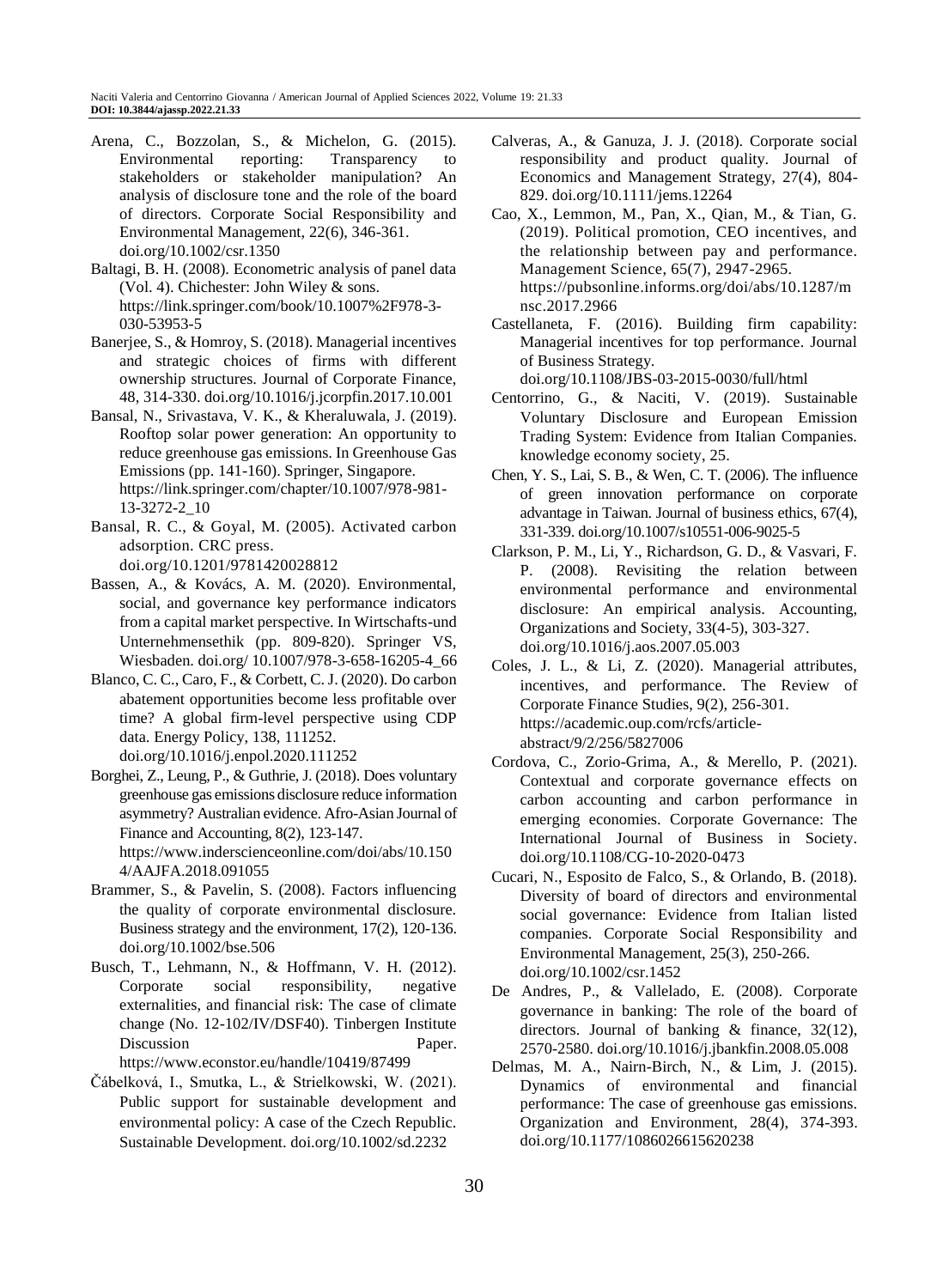- Fama, E. F., & Jensen, M. C. (1983). Separation of ownership and control. The journal of law and Economics, 26(2), 301-325.
- Fankhauser, S., Gennaioli, C., & Collins, M. (2016). Do international factors influence the passage of climate change legislation?. Climate Policy, 16(3), 318-331. doi.org/10.1080/14693062.2014.1000814
- Foster, D., & Jonker, J. (2005). Stakeholder relationships: The dialogue of engagement. Corporate Governance: The international journal of business in society. doi.org/10.1108/14720700510630059
- Galbreath, J. (2010). How does corporate social responsibility benefit firms? Evidence from Australia. European Business Review. doi.org/10.1108/09555341011056186
- Galletta, S., Mazzù, S., & Naciti, V. (2021). Banks' business strategy and environmental effectiveness: The monitoring role of the board of directors and the managerial incentives. Business Strategy and the Environment. doi.org/10.1002/bse.2769
- Gök, O., & Peker, S. (2017). Understanding the links among innovation performance, market performance, and financial performance. Review of Managerial Science, 11(3), 605-631.

https://link.springer.com/article/10.1007/s11846-016- 0198-8

- Gonzalez‐Urango, H., & García‐Melón, M. (2018). Stakeholder engagement to evaluate tourist development plans with a sustainable approach. Sustainable Development, 26(6), 800-811. doi.org/10.1002/sd.1849
- Graziano, C., & Luporini, A. (2003). Board efficiency and internal corporate control mechanisms. Journal of Economics and Management Strategy, 12(4), 495- 530. doi.org/10.1111/j.1430-9134.2003.00495.x
- Hall, B. J., & Murphy, K. J. (2003). The trouble with stock options. Journal of economic perspectives, 17(3), 49-70. https://www.aeaweb.org/articles?id=10.1257/08953 3003769204353
- Hill, C. W., & Jones, T. M. (1992). Stakeholder-agency theory. Journal of management studies, 29(2), 131-154. doi.org/10.1111/j.1467-6486.1992.tb00657.x
- Hillman, A. J., & Hitt, M. A. (1999). Corporate political strategy formulation: A model of approach, participation and strategy decisions. Academy of management review, 24(4), 825-842. doi.org/10.5465/amr.1999.2553256
- Hussain, N., Rigoni, U., & Orij, R. P. (2018). Corporate governance and sustainability performance: Analysis of triple bottom line performance. Journal of Business Ethics, 149(2), 411-432. doi.org/10.1111/j.1467-8683.2006.00515.x
- Jadoon, I. A., Ali, A., Ayub, U., Tahir, M., & Mumtaz, R. (2021). The impact of sustainability reporting quality on the value relevance of corporate sustainability performance. Sustainable Development, 29(1), 155-175. doi.org/10.1002/sd.2138
- Jensen, M. C., & Meckling, W. H. (1976). Theory of the firm: Managerial behavior, agency costs, and ownership structure. Journal of financial economics, 3(4), 305-360. doi.org/10.1016/0304-405X (76)90026-X
- Jeswani, H. K., Wehrmeyer, W., & Mulugetta, Y. (2008). How warm is the corporate response to climate change? Evidence from Pakistan and the UK. Business Strategy and the Environment, 17(1), 46-60. doi.org/10.1002/bse.569
- Jizi, M. (2017). The influence of board composition on sustainable development disclosure. Business Strategy and the Environment, 26(5), 640-655. doi.org/10.1002/bse.1943
- Kassinis, G., & Vafeas, N. (2002). Corporate boards and outside stakeholders as determinants of environmental litigation. Strategic management journal, 23(5), 399-415. doi.org/10.1002/smj.230
- Kim, Y. (2015). Environmental, sustainable behaviors and innovation of firms during the financial crisis. Business Strategy and the Environment, 24(1), 58-72. doi.org/10.1002/bse.1811
- Kock, C. J., Santalo, J., & Diestre, L. (2012). Corporate governance and the environment: What type of governance creates greener companies?. Journal of Management Studies, 49(3), 492-514.
	- doi.org/10.1111/j.1467-6486.2010.00993.x
- Kolk, A., & Pinkse, J. (2005). Business responses to climate change: Identifying emergent strategies. California Management Review, 47(3), 6-20. doi/abs/10.2307/41166304?journalCode=cmra
- Kolk, A., Levy, D., & Pinkse, J. (2008). Corporate responses in an emerging climate regime: The institutionalization and commensuration of carbon disclosure. European accounting review, 17(4), 719-745.
- Lanfranchi, M. A. U. R. I. Z. I. O., Giannetto, C. A. R. L. O., & De Pascale, A. N. G. E. L. A. (2014). Economic implications of climate change for agricultural productivity. WSEAS Transactions on Environment and Development, 10, 233-241. http://www.wseas.us/journal/pdf/environment/2014/ a245715-210.pdf
- Lankoski, L. (2006). Environmental performance and economic performance: The basic links. In Managing the business case for sustainability: The integration of social, environmental and economic performance (pp. 32-46). Greenleaf Publishing.
- Lee, S. Y. (2012). Corporate carbon strategies in responding to climate change. Business Strategy and the Environment, 21(1), 33-48. doi.org/10.1002/bse.711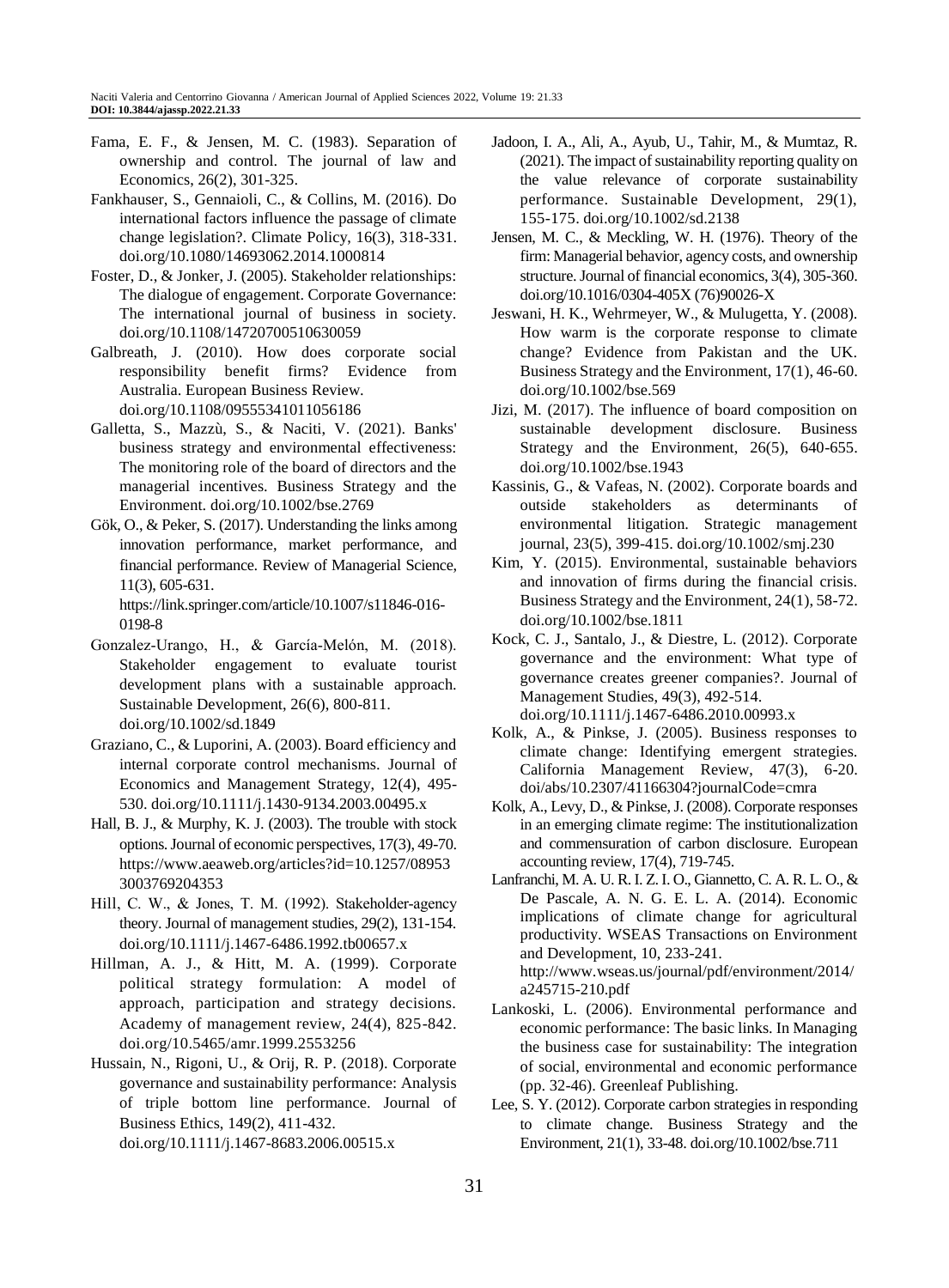- Lewandowski, S. (2017). Corporate carbon and financial performance: The role of emission reductions. Business Strategy and the Environment, 26(8), 1196-1211. doi.org/10.1002/bse.1978
- Luo, L., & Tang, Q. (2016). Determinants of the quality of corporate carbon management systems: An international study. The International Journal of Accounting, 51(2), 275-305. doi.org/10.1016/j.intacc.2016.04.007
- Marcotullio, P. J., Sarzynski, A., Albrecht, J., Schulz, N., & Garcia, J. (2013). The geography of global urban greenhouse gas emissions: An exploratory analysis. Climatic Change, 121(4), 621-634. doi.org/10.1007/s10584-013-0977-z, ISSN-10: 0165-0009, 1573–1480
- Martínez‐Ferrero, J., & García‐Meca, E. (2020). Internal corporate governance strength as a mechanism for achieving sustainable development goals. Sustainable Development, 28(5), 1189-1198. doi.org/10.1002/sd.2068
- Matisoff, D. C., Noonan, D. S., & O'Brien, J. J. (2013). Convergence in environmental reporting: Assessing the Carbon Disclosure Project. Business Strategy and the Environment, 22(5), 285-305. doi.org/10.1002/bse.1741
- Naciti, V. (2019). Corporate governance and board of directors: The effect of board composition on firm sustainability performance. Journal of Cleaner Production, 237, 117727.

doi.org/10.1016/j.jclepro.2019.117727

- Naciti, V., Cesaroni, F., & Pulejo, L. (2021). Corporate governance and sustainability: A review of the existing literature. Journal of Management and Governance, 1-20. doi.org/10.2139/ssrn.230019
- Nakazato, M., Ramseyer, J. M., & Rasmusen, E. B. (2011). Executive compensation in Japan: Estimating Levels and determinants from tax records. Journal of Economics & Management Strategy, 20(3), 843-885. doi.org/10.1111/j.1530-9134.2011.00307.x
- Osemeke, L., & Adegbite, E. (2016). Regulatory multiplicity and conflict: Towards a combined code on corporate governance in Nigeria. Journal of business ethics, 133(3), 431-451. doi.org/10.1007/s10551-014-2405-3
- Perry, D. A., Oren, R., & Hart, S. C. (2008). Forest ecosystems. JHU Press.
- Post, C., Rahman, N., & McQuillen, C. (2015). From board composition to corporate environmental performance through sustainability-themed alliances. Journal of Business Ethics, 130(2), 423-435. https://link.springer.com/article/10.1007/s10551- 014-2231-7
- Pucheta-Martínez, M. C., & Chiva-Ortells, C. (2018). The role of directors representing institutional ownership in sustainable development through corporate social responsibility reporting. Sustainable Development, 26(6), 835-846. doi.org/10.1002/sd.1853
- Pulejo, L., Naciti, V., & Rappazzo, N. (2017). Sustainability Reporting as a Tool to Improve Transparency towards Stakeholders. Exploring Reporting Practices in the Imaging Industry.
- Richards, M. B., Bruun, T. B., Campbell, B. M., Gregersen, L. E., Huyer, S., Kuntze, V., ... & Vasileiou, I. (2016). How countries plan to address agricultural adaptation and mitigation: An analysis of Intended Nationally Determined Contributions. CCAFS dataset. https://cgspace.cgiar.org/handle/10568/73255
- Rogelj, J., Den Elzen, M., Höhne, N., Fransen, T., Fekete, H., Winkler, H., ... & Meinshausen, M. (2016). Paris Agreement climate proposals need a boost to keep warming well below 2 C. Nature, 534(7609), 631-639. https://www.nature.com/articles/nature18307?TB\_if rame=true&width=370.8&height=658.8
- Sharma, S., & Henriques, I. (2005). Stakeholder influences on sustainability practices in the Canadian forest products industry. Strategic management journal, 26(2), 159-180. doi.org/10.1002/smj.439
- Solomon, J. F., & Solomon, A. (2006). Private social, ethical, and environmental disclosure. Accounting, Auditing and Accountability Journal. https://www.emerald.com/insight/content/doi/10.11 08/09513570610679137/full/html?fullSc=1
- Stanny, E. (2013). Voluntary disclosures of emissions by US firms. Business Strategy and the Environment, 22(3), 145-158. doi.org/10.1002/bse.1732
- Stanny, E., & Ely, K. (2008). Corporate environmental disclosures about the effects of climate change. Corporate social responsibility and environmental management, 15(6), 338-348.
- Trollman, H., & Colwill, J. (2021). The imperative of embedding sustainability in business: A model for transformational sustainable development. Sustainable Development. doi.org/10.1002/sd.2188
- Trumpp, C., & Guenther, T. (2017). Too little or too much? Exploring U-shaped relationships between corporate environmental performance and corporate financial performance. Business Strategy and the Environment, 26(1), 49-68. doi.org/10.1002/bse.1900
- Ullmann, A. A. (1985). Data in search of a theory: A critical examination of the relationships among social performance, social disclosure and economic performance of US firms. Academy of management review, 10(3), 540-557. doi.org/10.5465/amr.1985.4278989
- Van Vuuren, D. P., Stehfest, E., Gernaat, D. E., Van Den Berg, M., Bijl, D. L., De Boer, H. S., ... & van Sluisveld, M. A. (2018). Alternative pathways to the 1.5 C target reduce the need for negative emission technologies. Nature climate change, 8(5), 391-397. https://www.nature.com/articles/s41558-018-0119-8